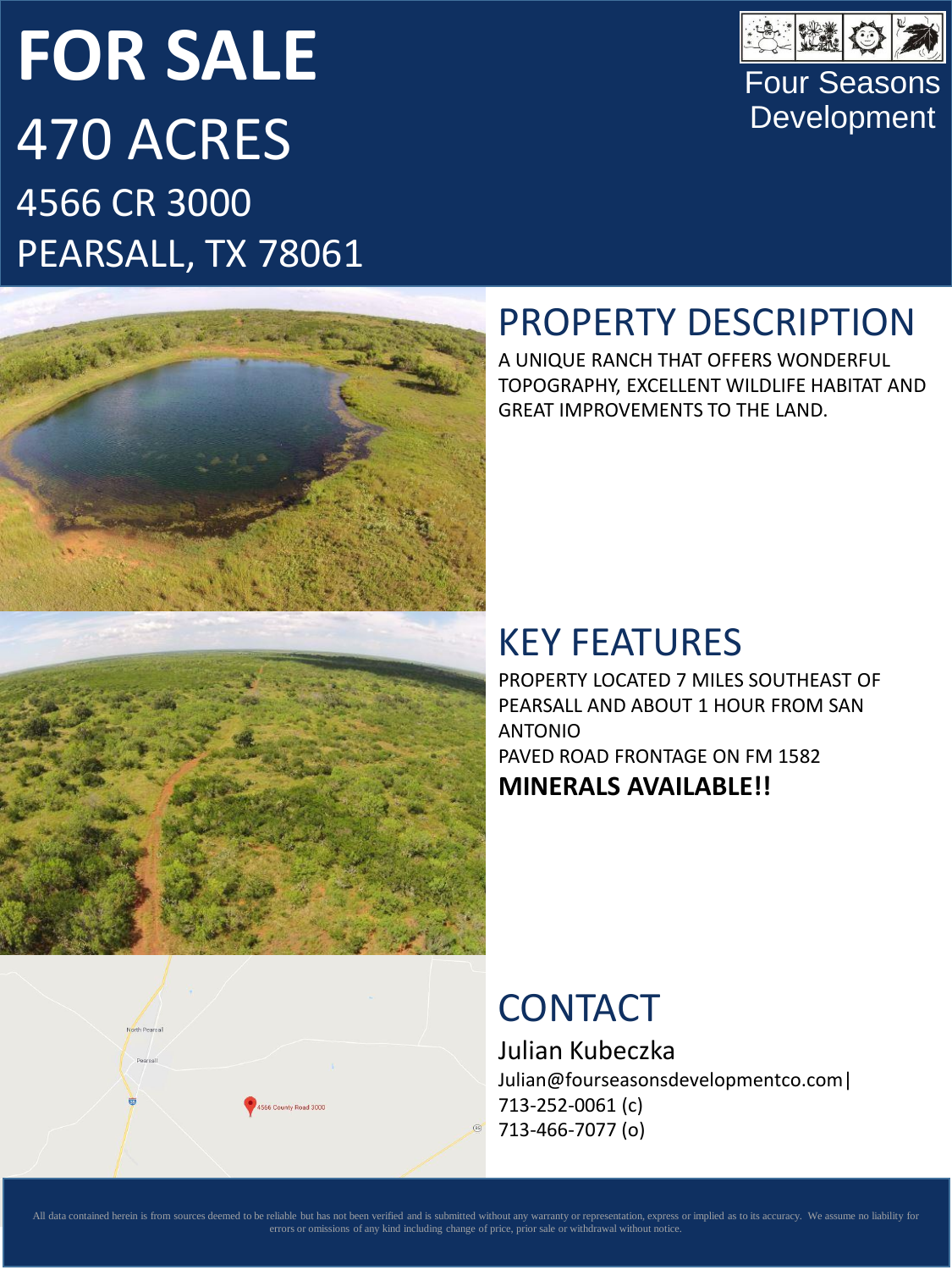# **FOR SALE** 470 ACRES 4566 CR 3000 PEARSALL, TX 78061





errors or omissions of any kind including change of price, prior sale or withdrawal without notice.